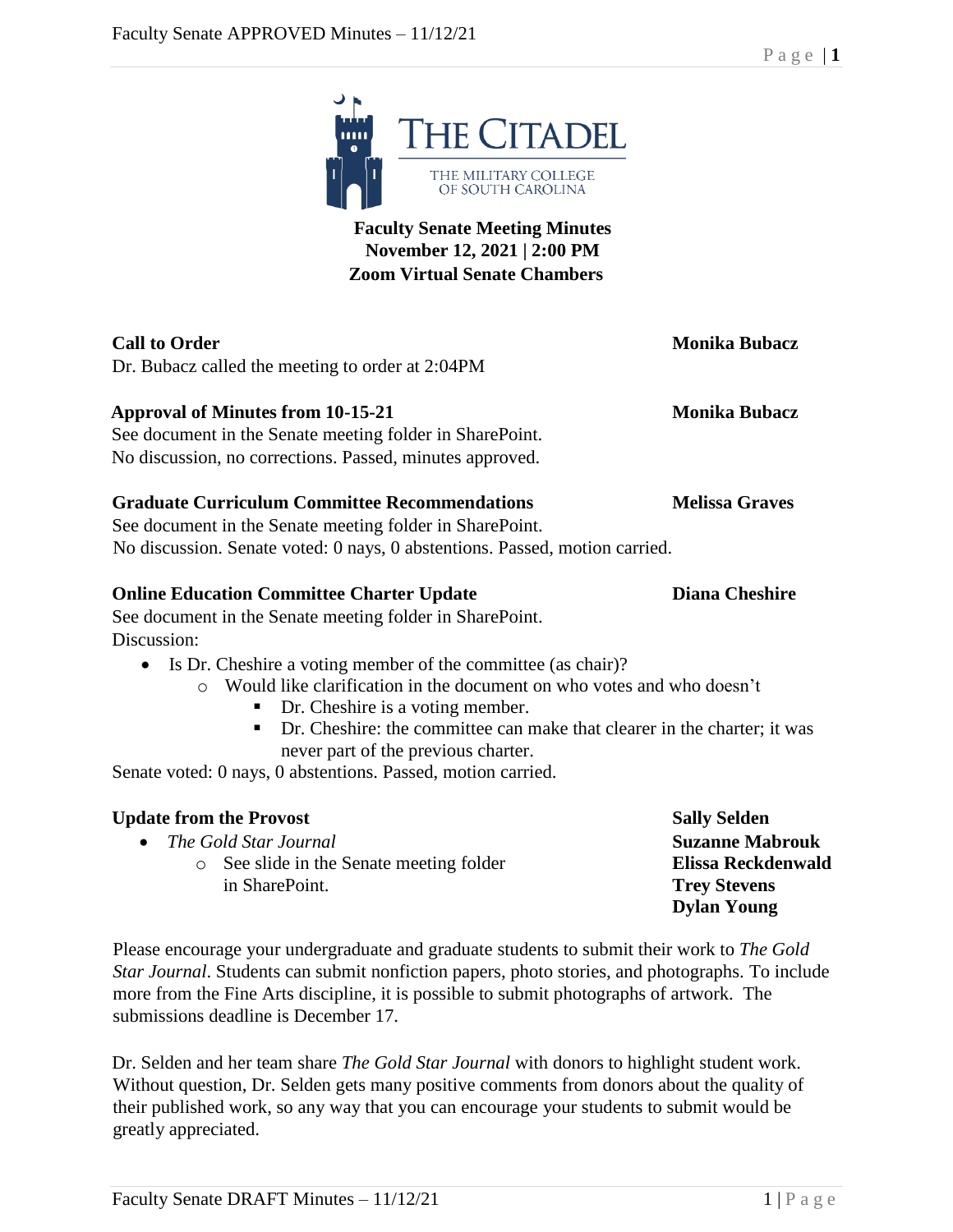There has been a lot of interest in the Faculty House. It should be operational within the next two weeks. The contractors and donors are in the final stages of working through the change orders. We can then begin to schedule faculty events such as happy hours and other social events during the Spring semester. If you have any questions about the Faculty House, please reach out to Jay Dowd; he is planning to host an open house. Dr. Selden will make sure the Senate is aware of the open house date once it is scheduled.

Dr. Selden knows most of you have been hearing rumors about hazing in the barracks and wanted to walk you through it, at a high level. If you would like more information, Dr. Selden is happy to ask the Commandant to address particular questions at the next Senate meeting. To be completely transparent and upfront, we had had five incidents of hazing in five different companies. Lima Company: this occurred in August (Challenge Week). A knob left the college, a parent wrote a letter, and the Commandant conducted an investigation and determined that there had been a hazing incident in Lima Company. We have had incidents in Hotel, Mike, Delta, and November Companies as well. The Hotel incidents occurred at the end of August and Mike, Delta, and November all occurred in October.

The Commandant has met with the different classes and the President has met with the company commanders and leadership to talk about this. Since those meetings, there have been no other reported incidents of hazing. This is being taken extremely seriously by the administration and the Commandant's office. Hazing is not an accepted practice; we have zero tolerance for hazing. The cadets who have been accused are being adjudicated through that process; a number of temporary suspensions have been issued.

As those Commandant's boards proceed, Dr. Selden stated that she owes faculty an apology about the use of Zoom technology for students on temporary suspensions related to the hazing incidents. We need to reconsider this in the event there are any other incidents of hazing. The normal operation prior to COVID was that we have to allow students who are in the process of being adjudicated to participate in classes, but in the past they had been required to move off campus and can be on campus only to attend class. Dr. Selden is going to propose to Dr. Bubacz to put a small group of faculty together to consider whether or not we would want to use the Zoom technology rather than having cadets on temporary suspension come to campus. One of the things Dr. Selden said to you as Provost is that the Zoom technology would be used for COVID and other health-related incidents. The use of Zoom technology for suspended students does not meet those parameters, and for that she apologizes. Again, there was a miscommunication between the parties. For those that have been granted those accommodations we will hold on to those accommodations, but please note that until we reach some recommendation from this small group that Dr. Selden will ask Dr. Bubacz to put together, and then talk through with the Senate, we will return to the normal procedure for handling temporary suspensions.

# Questions?

- Is there an uptick in hazing, and why?
	- o Yes, compared to the previous year we have had an uptick. Last year there were two incidents of hazing and there have been five this year.
	- o There are a lot of theories as to why, one of which is that last year was not a normal year. The way the Corps was structured was different and the ability to do leadership development was different. Those are things that have had an impact.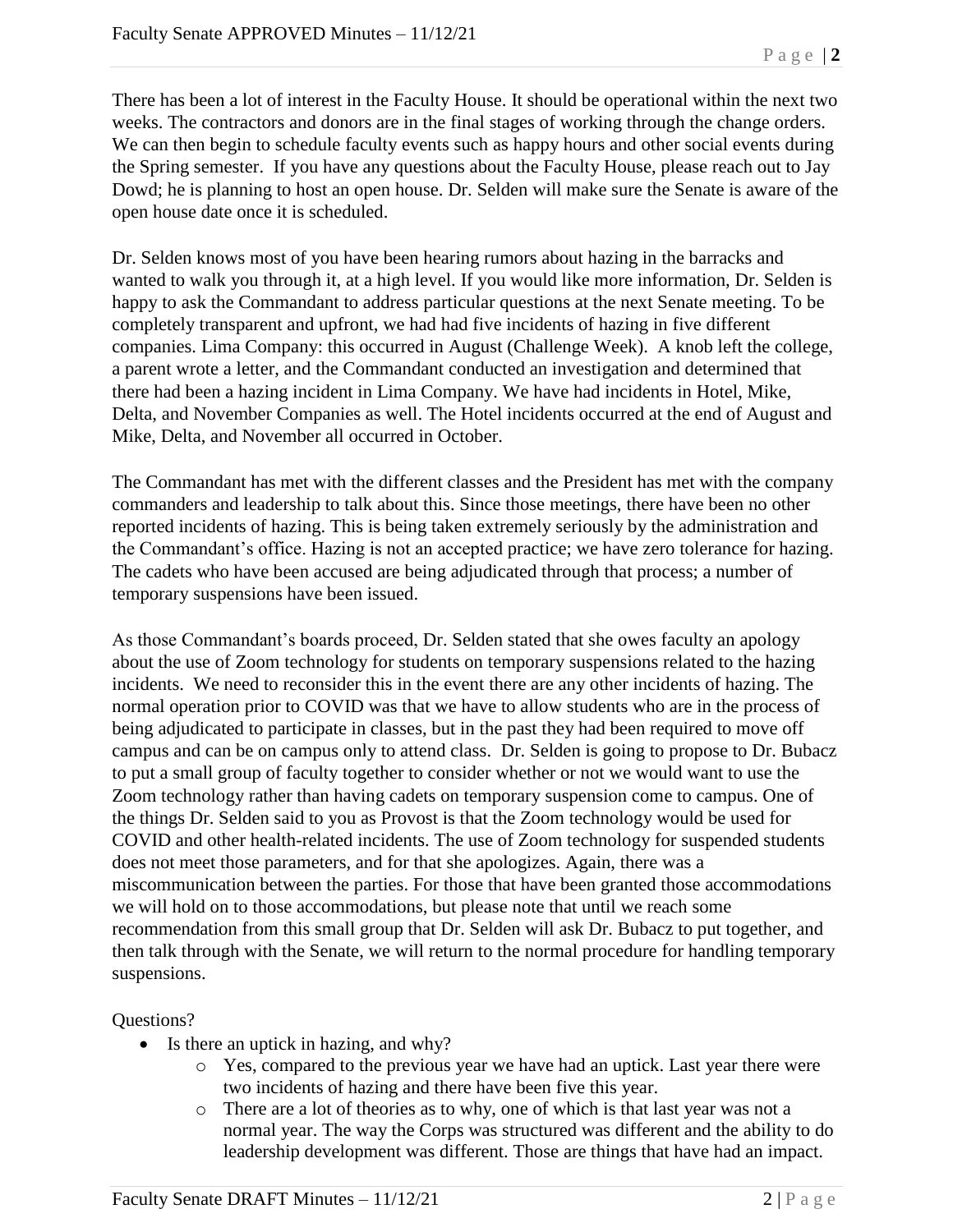- o Without any question, five incidents in a very short period of time is concerning and warrants the attention and the priority of the administration. There have been leadership changes made to help with this situation. Some of the Cadre members are no longer in the positions that they were in.
- o The good news is that except for the incident in Lima, where we first heard about this from a letter from a parent, all other incidents were reported through the proper chain of command (through the Corps of Cadets). Cadets are doing the right thing in terms of making sure these things come to the attention of the leadership.

Midterm Grade Distribution (see the slide in the Senate meeting folder in SharePoint). It is clear across the board that our midterm grades are slightly lower than they were in 2019. Data were not presented for evening and transfer students, online students, and graduate students, but Dr. Selden stated that they are comparable between 2019 and 2021. The pattern we are seeing in the Corps of Cadets looks a little different than the pattern that we see in our other student populations. That is the bad news. The good news is that Dr. Selden has analyzed the data and our students tend to perform better at the end of the semester than during midterms. She remains optimistic that we do still have a number of cadets who have been struggling in the first half of the semester that hopefully we will be able to get squared and perform better at the end. Dr. Selden does have some indicators from our academic officers that she wanted to update you about. Dr. Selden met them on Thursday morning. All the academic officers had counseling with every single member of the Corps of Cadets. That was what they were tasked with, not with just knobs and not with the students with certain grades. They said the reception overall has been very positive and they have actually had a number of cadets, especially knobs, come back and access the resources and come back to share that they have done better on the next quiz. Overall, those counseling sessions appear to be enormously successful and the cadets are taking action.

Dr. Selden has spoken to a few faculty members who especially expressed some concerns about math and some of the sciences. Dr Selden spoke to Robert Pickering. The Student Success Center is poised to provide any additional support services that are needed. The most important thing is to get those students to access those services.

Questions?

- Faculty would like to see how this information is distributed among different degree programs (is it centered in certain degrees, completely across the board, or is it centered in specific companies or battalions?)
	- o Dr. Selden: we do not have as good a reporting mechanism for midterm grades as is done for final grades. Dr. Selden will reach out to the Registrar's office and Dr. Kevin Bower to see what we can find.

There is some mixed feedback in terms of the quality of advising that is going on in different departments. Dr. Selden encourages faculty leadership to make sure our cadets, our transfer students, and our graduate students are getting the advising that they need in order to register for classes next semester. Because, as you know, once registration closes out, we will start canceling under-enrolled classes for next semester. We do not want students registered for incorrect classes and then have to open up new sections. We try to be as streamlined as possible with class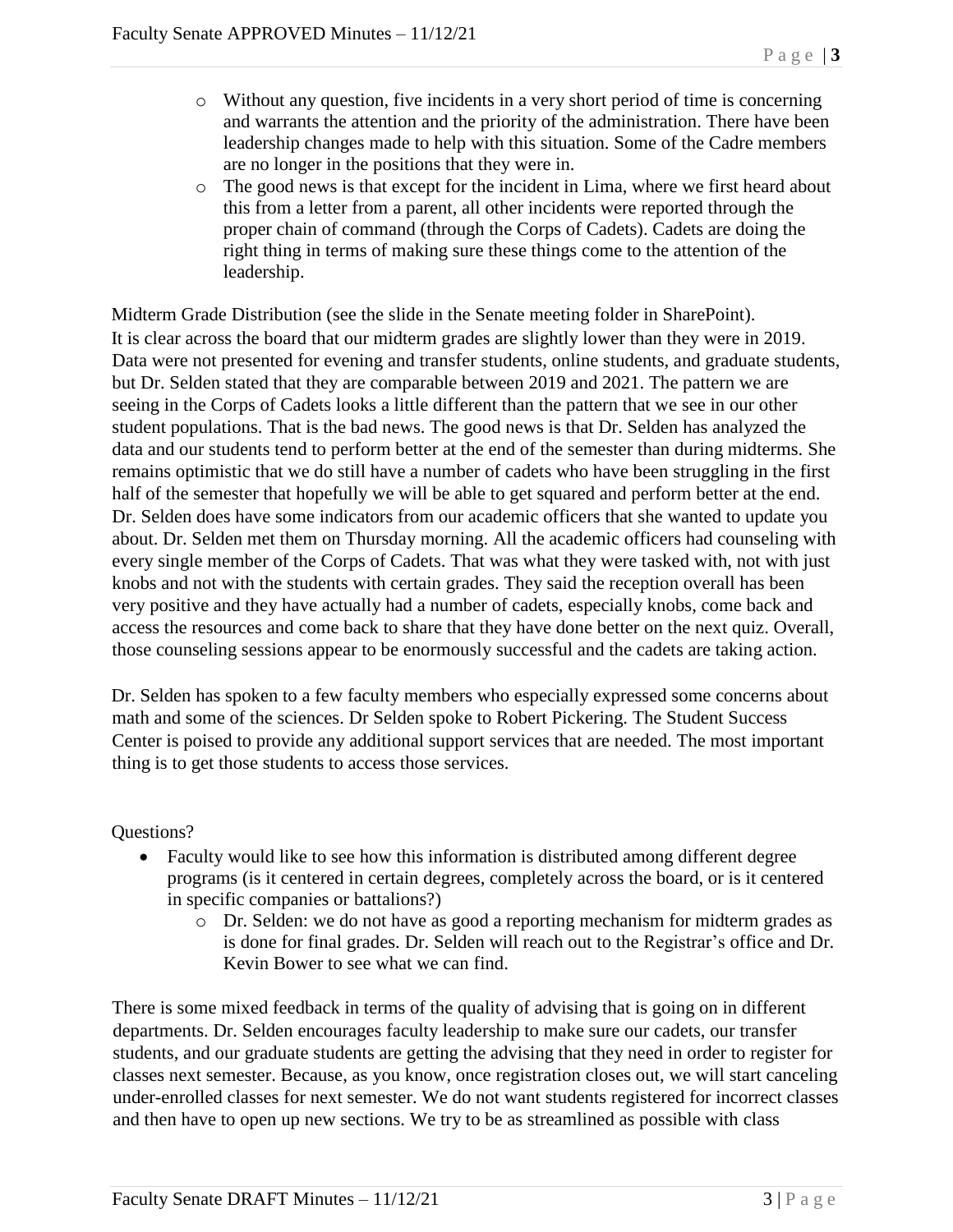registration. Dr. Selden received some feedback from the Registrar's office about what faculty can do to help. Dr. Selden asks that you go back to your units and talk about these two things:

- 1. If students do not attend your class, you need to withdraw them. The Registrar sends out constant reminders. We do have faculty who do not withdraw students who have never participated and end up assigning them a letter grade of F. Dr. Selden will tell you, having been in a previous institution audited by the Department of Education, that that is not the expectation of the Department of Education. You cannot technically fail a class that you have never attended. Dr. Selden encourages faculty to look at your rolls and determine the last date of attendance; that is critical when submitting withdrawals from a financial aid perspective.
- 2. Meeting final grade deadlines is very important for the Registrar's office. We do have a few folks, unfortunately, who have consistently not met those grading deadlines. Dr. Selden knows it is a stressful time to get final grades in, but remind faculty in your areas that there are a lot of other systems and processes that are dependent on these grades.

### Questions?

• When does registration pause?

Dr. Bower: we will stop Spring semester registration temporarily on December 1<sup>st</sup>. We will stop registration for Spring 2022 on December 1<sup>st</sup>. Department heads will have until December 13th to make their alterations and then the Registrar's office has two days to make those changes. Registration will open back up on December 15th.

This week, our Counseling program had their site visit; shout out to the folks in Psychology. Dr. Selden knows that site visit preparation is a lot of extra work.

Thank you to everybody in Senate who participated in and attended one of the QEP sessions. As you know, we are approaching that 10-year SACSCOC report and a key piece of that is QEP. The most important thing is that we have faculty, staff, student, alumni, and board feedback into that QEP process. To that end, Dr. Karin Roof and the QEP advisory team are working on a website so there will be a formal opportunity to go through the final four topics if you have not been able to attend one of those open sessions. Dr. Selden encourages faculty as they consider whether a new QEP theme is appropriate or not, to understand that SASCOC is looking for data that say that this new QEP is going to address something that needs to be addressed. In other words, you have an issue or a problem that will lead to some tangible impact on student learning. Think about which of those four choices will have the greatest impact on students at The Citadel. Stay engaged, stay informed around the QEP process.

We had a very good Board of Visitors meeting. The Board was able to work through our Memorandum of Understanding agreement with The Citadel Foundation, which is very important for us. As you know, TCF does a very good job of raising resources to support student scholarships, to support many things that faculty like to do, and the facilities on campus. This was a huge accomplishment.

Overall, we are hearing very positive things from parents about the experience that their sons and daughters are having on campus and Dr. Selden knows that a lot of that has to do with you.

Dr. Selden is pretty confident that, moving into the second week of November, not only are our cadets and students tired, [faculty] are probably tired because of how hard everybody is working.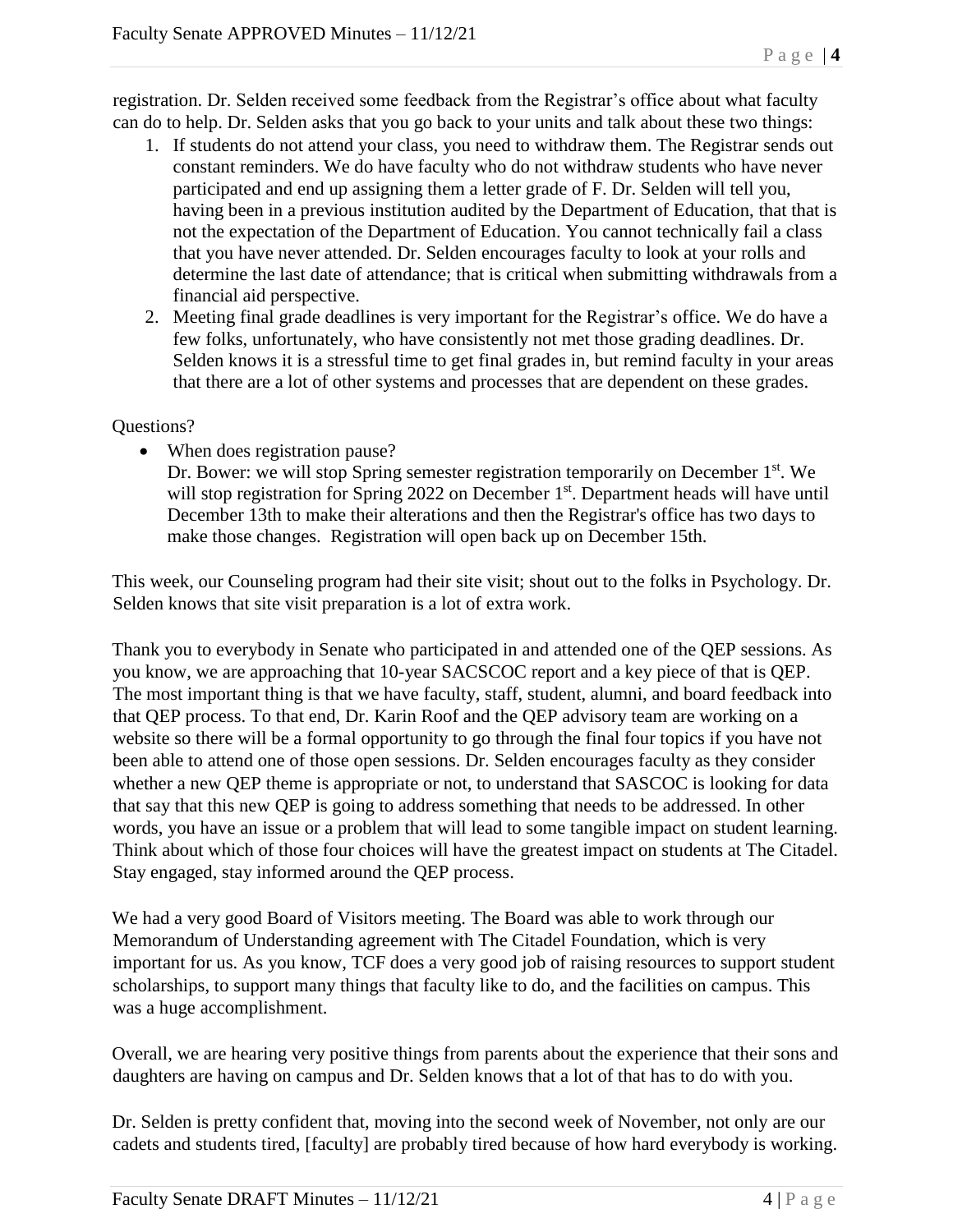Next week is a hard week but then you will get a little bit of reprieve for Thanksgiving. Dr. Selden is proud of everything everybody is doing and truly appreciates this work because you have direct contact. Dr. Selden knows we have some students sleeping in classes and has talked to a couple of faculty members about this. We have had a few issues related to class absences and, interestingly enough, in most of the companies where they were having the bigger challenges of class absences, it turned out to be juniors and seniors. Dr. Selden found that data interesting; it is not going unnoticed and people are paying attention to this. Thank you for continuing to work with everybody; Dr. Selden knows there are many tired cadets and appreciates the efforts to get them to stand up in class.

It has really been an extraordinary semester, what we have been able to accomplish to get back to normal. We are one of a few schools that can say we are completely 100% back to normal, so, again, thank you.

Questions?

- Could you expand more on the advising issues? How can we improve?
	- o Dr. Bower: unfortunately, the biggest issue is availability. Folks are having trouble making connections with their advisor; that is the number one thing we are hearing. There are a few questions regarding GenEd and we are trying to disseminate that information to folks to make sure that they have the information they need. [Dr. Gramling] has a wonderful GenEd summary sheet; if you still have questions about that, he would be glad to send that out. The second thing that came up during the Thursday morning meeting (with academic officers) is that the students felt that, in some instances, the conversations with advisors are just too short, that in some instances they just did not even sit down. We do not know how widespread that is, but those are the kind of things we want to see addressed.
	- o Dr. Selden: one of the other things we will comment on is that the school processes lots and lots of course substitutions, which is very labor intensive. Dr. Selden has asked Dr. Bower to track where these course substitutions are occurring. We are seeing lots of patterns in certain majors. We will reach out to those departments. There is an advising impact in terms of aligning what we say our curriculum offers and when we offer courses. This is not being critical, it is just providing data to allow people to think about when we offer courses and how to best serve the students so they can complete in four years. More to follow on that, probably in early January.
		- Dr. Bower: that is correct. We have logged all of the substitutions that we have done so far. We will compile those, break them down by major, and then get those out to the deans and department heads so they can review what might be happening and whether change is needed or not.

### **Standing Committees Elizabeth Connor**

- Enrollment Committee **Lee Westberry**
- - o The Enrollment Committee met and discussed several challenges that the college is facing in terms of graduate enrollment and cadet enrollment.
	- o Our challenges are not different than what other colleges are facing at this time, but, through our discussion, we found several areas that we can try to address:
		- Creating an admissions newsletter to send to all counselors in the state. We have found that several colleges do this. They send electronic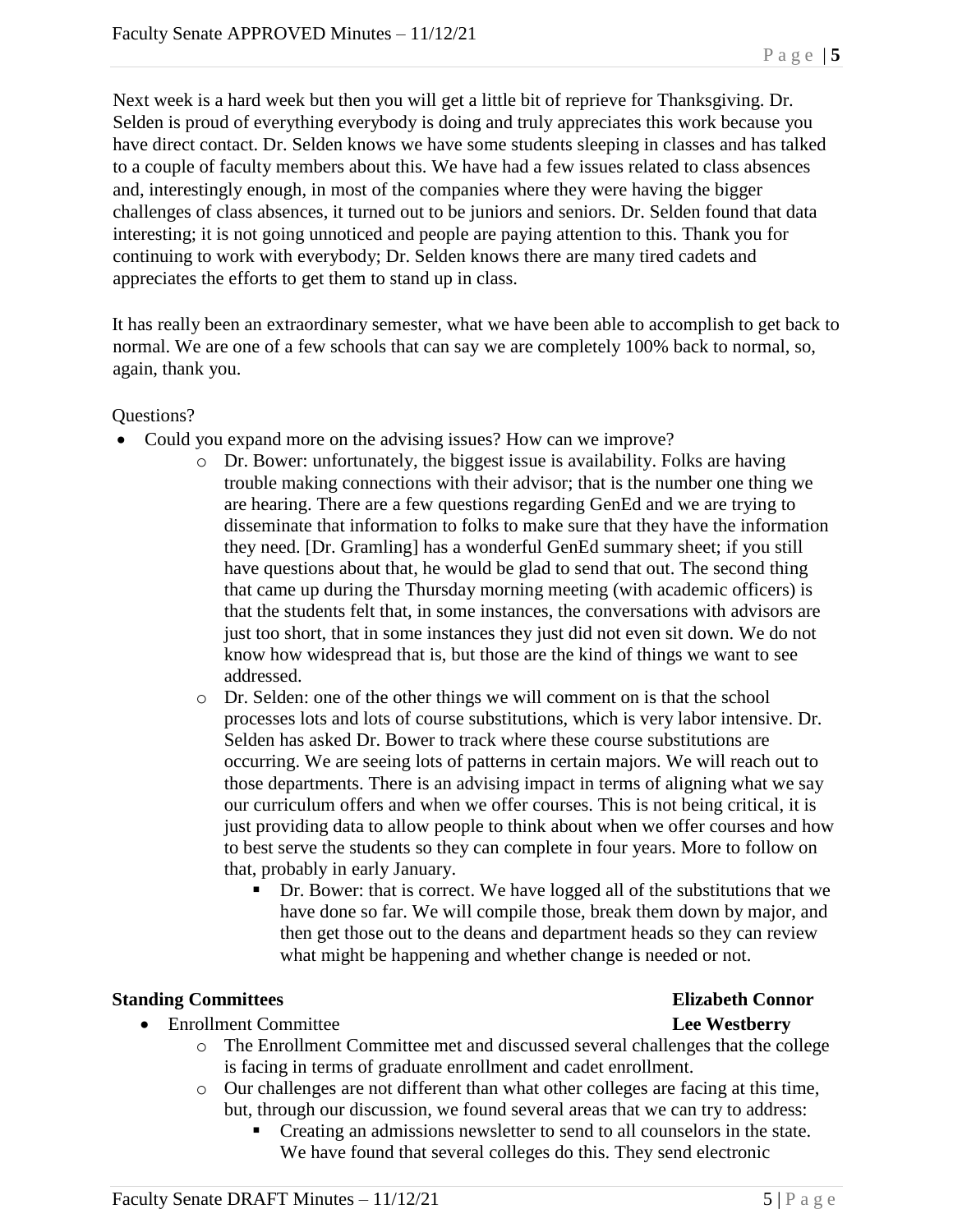newsletters out to guidance counselors to share with students. Maybe we can use a template that can be updated at several points during the year. Dr. Brennan's office is currently working on this suggestion.

- The Enrollment Committee was charged with providing a list of all the directors of guidance across the state for all of the school districts. That list has been provided to Dr. Brennan's office; they will be using that to send these emails out.
- Inviting counselors to campus and to offer professional development for those counselors. There are consortia that meet to provide counselors with information about admissions, processes, and decisions, and what the college has to offer. The Citadel is talking about re-engaging in that environment and bringing counselors to campus.
	- We were able to share data from a research study conducted by Dr. Westberry and Dr. Tara Hornor and talking to counselors across the state. One of the things is their need for legal advice on how they do virtual counseling. Dr. Brennan has committed to bringing someone in for that professional development because that will draw the masses of counselors to our campus.
- o The Enrollment Committee will meet again in the next couple of weeks and will follow up on these new initiatives.
- Faculty Governance Committee (Faculty Manual) **Benjamin Dean** 
	- o As requested of us, we have full reviewed and edited the new draft of the Faculty Manual. Earlier today, it was sent out to all faculty members for further review and comment (see document in the Senate meeting folder in SharePoint).
	- o The governance committee will follow-up with a request for comments survey so faculty can respond to the draft.
- Financial Affairs Committee **Bob Riggle**

- o Last Friday, Dr. Selden and Col. Cansler joined senators for a Zoom meeting regarding financial affairs, which was open for everyone to attend. This meeting was recorded; if you would like to access the recording, please reach out to Dr. Bubacz or access the link provided in the Faculty Senate Canvas site.
	- Dr. Bubacz encourages everyone to watch [the recording]. It has a good representation of what is happening and where we stand with numbers of students and incoming/outgoing expenses.
	- Dr. Bubacz was asked by a staff member if this information could be shared with staff and the Staff Council (staff are not part of the Faculty Senate Dialogue so they are not on the distribution list).
		- Dr. Selden: yes, this would be great. Dr. Selden will let Col. Cansler know that so he can hold a similar presentation for Staff Council and allow them to ask their own questions.
- Sabbaticals Committee **George Williams**
	- o The deadline for the submission of sabbaticals ballots from all of the committee members was moved back one week from Tuesday, November 9<sup>th</sup> to Tuesday, November 16<sup>th</sup>.

# **QEP Theme Development Committee Update Joelle Neulander**

See presentation in the Senate meeting folder in SharePoint.